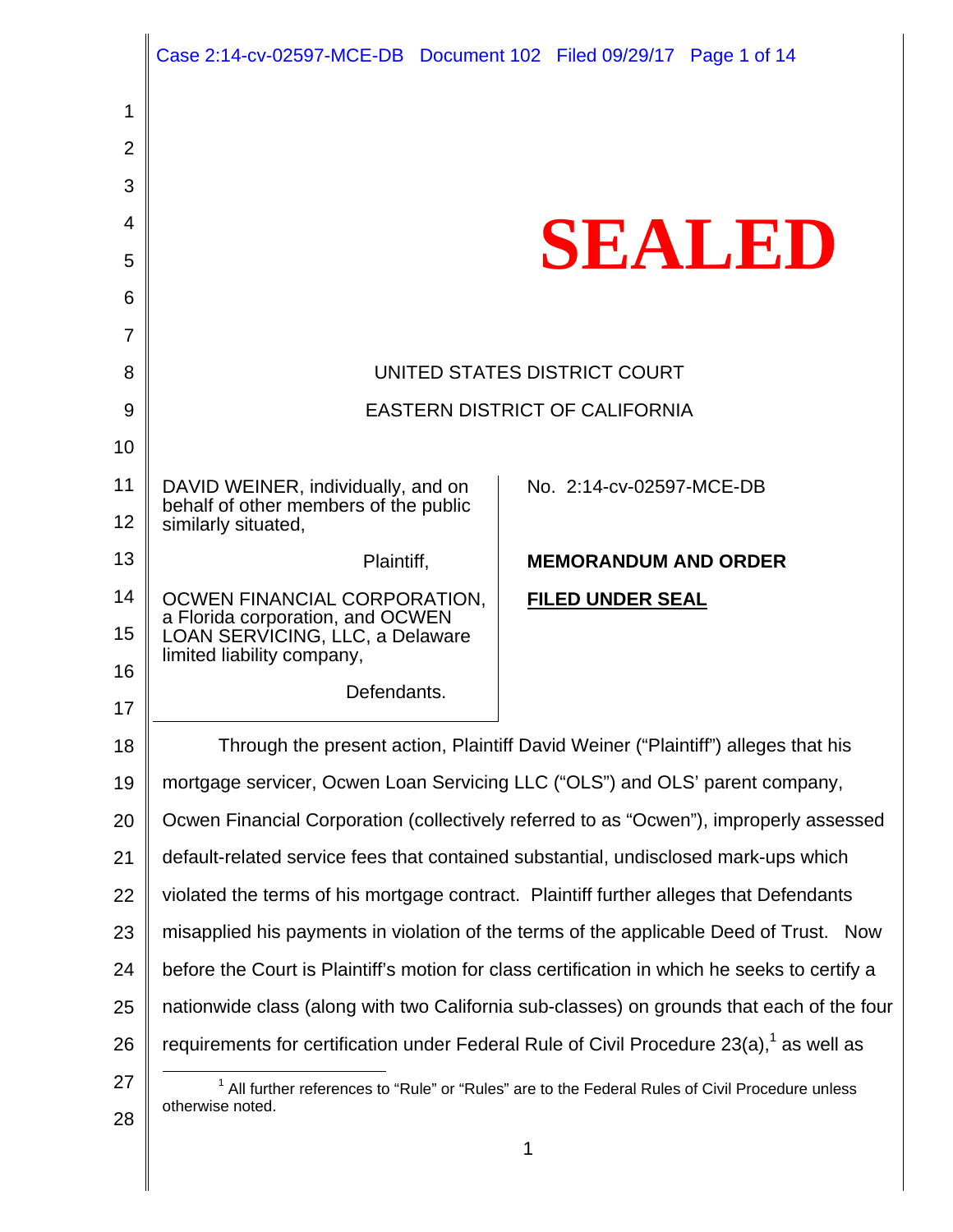#### Case 2:14-cv-02597-MCE-DB Document 102 Filed 09/29/17 Page 2 of 14

1 2 one of the alternative prerequisite under Rule 23(b)(3), have been satisfied. As set forth below, Plaintiff's Motion is GRANTED. $2$ 

# 3

4

5

# **BACKGROUND**

6 7 8 9 10 11 12 13 14 15 16 17 18 19 20 21 22 23 Ocwen assumed the servicing of Plaintiff's home mortgage in late 2012 or 2013. According to the Complaint, the previous servicer on the loan, GMAC, had paid Plaintiff's property taxes in 2010 and accordingly had established an escrow account for Plaintiff's pre-payment of those expenses in the future. Plaintiff nonetheless claims that after fully reimbursing GMAC for the taxes it paid in early 2011, and paying a \$400 escrow fee, Plaintiff arranged with GMAC to pay his own property taxes going forward and to provide timely proof of his payments. Despite meeting his commitment in that regard, Plaintiff asserts that after Ocwen became his loan servicer it began charging a \$600 annual escrow account fee, and further began diverting funds to that escrow account such that the account carried a positive balance of more than \$10,000.00, none of which was accessible by Plaintiff. According to Plaintiff, this diversion of funds resulted in Ocwen failing to properly apply his interest and principal payments, which he alleges are supposed to be credited before any escrow amounts are withheld. $3$  This misallocation resulted ultimately in Ocwen's refusal to accept Plaintiff's interest and principal payments altogether on grounds that they were insufficient to satisfy the defaulted amount on the loan. Plaintiff states that Ocwen's conduct has prevented him from claiming interest deductions on his federal and state tax returns, subjected him to harassing phone calls, ///

- 24
- 25

26 27 28  $3$  According to the applicable Deed of Trust, the "Application of Payments or Proceeds" establishes a hierarchy in which funds from customer payments are to be applied. Those funds are to be allocated in the following order: 1) interest due under the promissory note; 2) principal due under the promissory note; 3) amounts due for any "escrow item (such as property taxes or homeowners' insurance premiums); 4) late charges; and 5) fees for default related services and other amounts. Compl., ¶¶ 76, 77; see also Deed of Trust, Ex. 1 to Ocwen's previously granted Request for Judicial Notice, ECF No. 6-3, ¶ 2.

 $\overline{\phantom{a}}$  $2$  Having determined that oral argument would not be of material assistance, the Court ordered this matter submitted on the briefing in accordance with E.D. Local Rule 230(g).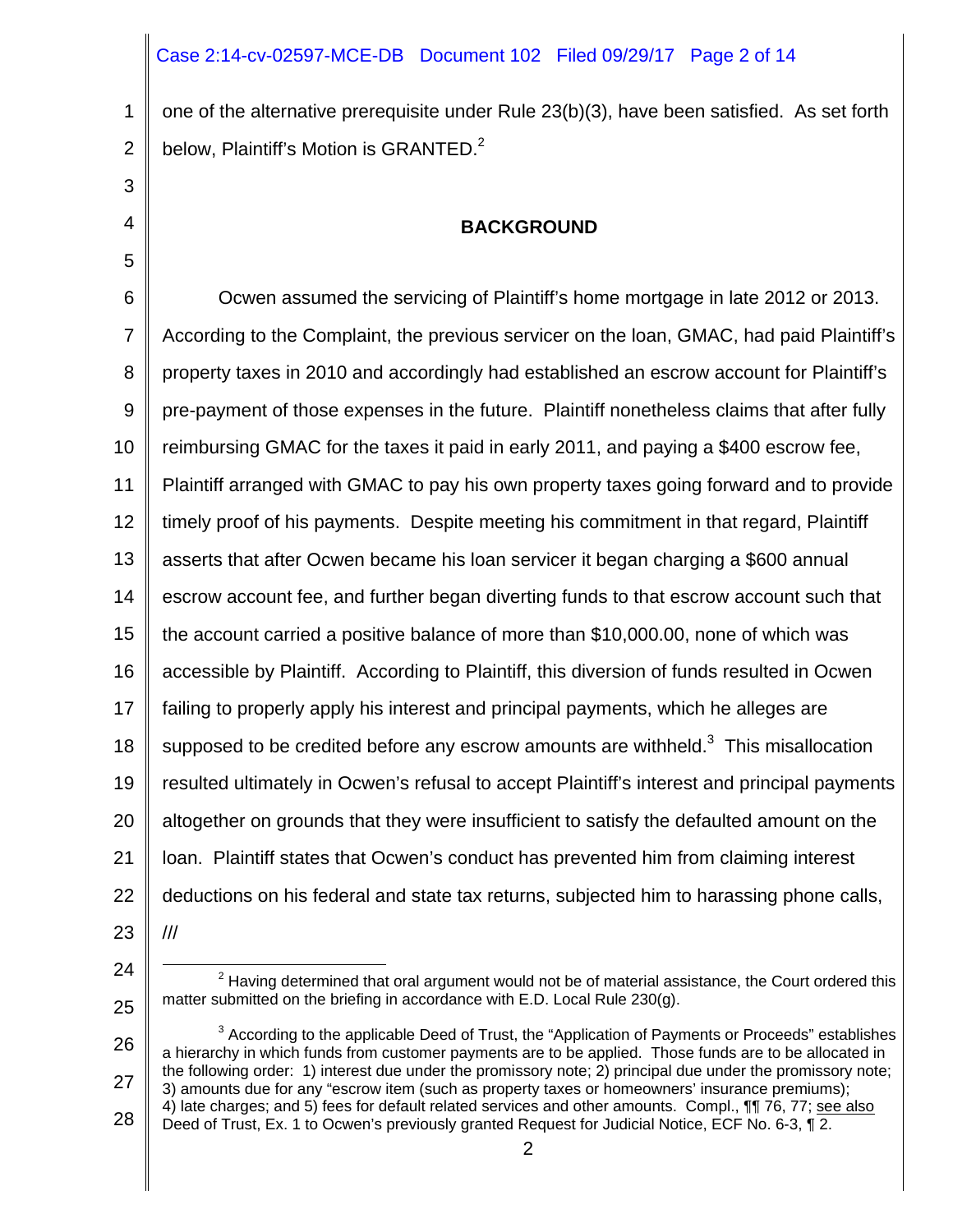# Case 2:14-cv-02597-MCE-DB Document 102 Filed 09/29/17 Page 3 of 14

1 2 precluded him from refinancing his loan, and placed Plaintiff in constant fear of imminent foreclosure of his home.

3 4 5 6 7 8 9 10 11 12 13 14 15 16 17 18 19 20 21 22 23 24 25 26 In addition to misallocation of loan payments and being denied access to surplus funds diverted to his escrow account, Plaintiff also claims that once Ocwen succeeded in forcing him into default by misapplying his loan payments, it proceeded to improperly assess marked-up fees for default related services on his mortgage accounts, including so-called Broker Price Opinion ("BPO")<sup>4</sup> fees, and Hybrid Valuations<sup>5</sup> along with title report and search fees. By way of example, Plaintiff asserts that Ocwen assessed BPO fees of \$109.00 and \$110.00 on September 4, 2013 and February 24, 2014, respectively, despite knowing that the market rate of a BPO is only approximately \$85.00. <u>See</u> Pifko Decl., ¶ 2, Ex. 1 at p. 23; ¶ 6, Ex. 5 at p. 114. According to Plaintiff, Ocwen attempts to justify this mark-up by bundling what it calls a "reconciliation" of the BPO into the BPO charge. Id. at  $\P$  2, Ex. 1, pp. 10-11, 22. In addition, Plaintiff alleges that through the reconciliation process, Ocwen uses a related company, Altisource, and Altisource's unlicensed analysts, to alter the value placed on properties like his by licensed brokers.  $\underline{Id}$  at  $\P$  3, Ex. 2 at pp. 64, 72;  $\P$  2, Ex. 1 a pp. 24-25. Similarly, with respect to fees for services related to the examination of title, Plaintiff claims he was assessed a title search fee on June 9, 2014 in the amount of \$829.00, despite the fact that such a fee typically ranges between \$150.00 and \$450.00. According to Plaintiff, then, Ocwen significantly marked up both its BPO, Hybrid Valuation and title search fees. Plaintiff asserts that Ocwen profited from these arrangements, and was able to avoid detection, by the fact that computer management programs designed to assess fees were spun off by Ocwen, on August 10, 2009, to Altisource. The Chairman of the 4 <sup>4</sup> According to Plaintiff, BPOs, while akin to appraisals, are a less formal means for assessing the value of borrowers' properties. BPOS are, by law, performed by licensed real estate brokers and provide

lenders with a professional assessment of a property in default. They are less comprehensive, less costly, and have a shorter turnaround time. See Pifko Decl., ¶ 20, Ex. 19 at p. 251.

<sup>28</sup>  <sup>5</sup> Hybrid Valuations are valuations obtained using an automated computer model which are then compared with appraisals. Id. at ¶ 20, Ex. 19 at pp. 251-52.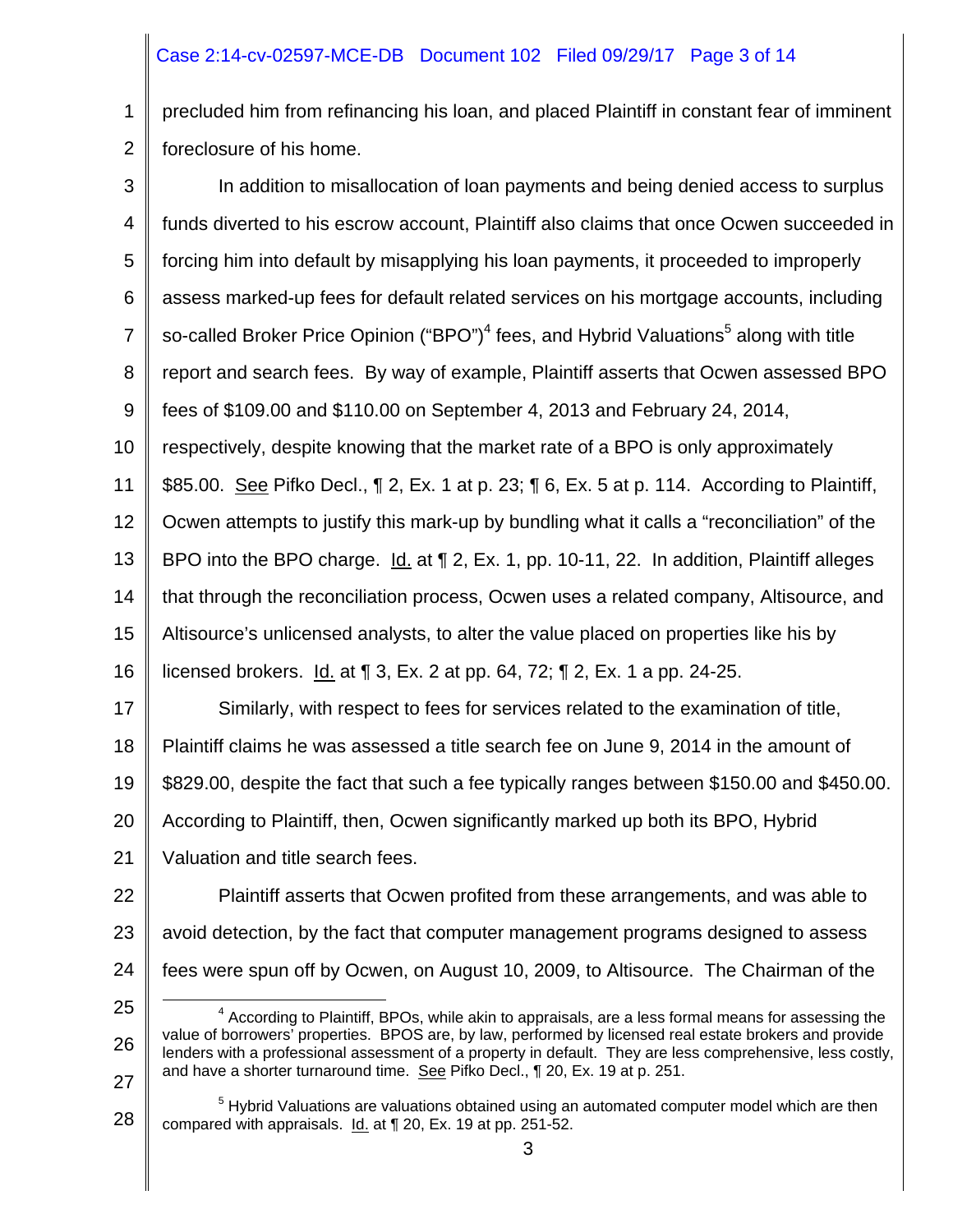|                | Case 2:14-cv-02597-MCE-DB  Document 102  Filed 09/29/17  Page 4 of 14                                                          |
|----------------|--------------------------------------------------------------------------------------------------------------------------------|
| 1              | Board for both Altisource and Ocwen was the same individual, William C. Erbey, and                                             |
| $\overline{2}$ | according to the Complaint Erbey owns some 27 percent of the common source of                                                  |
| 3              | Altisource. Because of the interconnection between the two companies, Plaintiff alleges                                        |
| 4              | that both entities benefit from inflated fees. As the Complaint states:                                                        |
| 5              | Ocwen directs Altisource to order and coordinate default-                                                                      |
| 6              | related services, and, in turn, Altisource places orders for<br>such services with third-party vendors. The third-party        |
| $\overline{7}$ | vendors charge Altisource for the performance of the default-<br>related services, [and] Altisource then marks up the price of |
| 8              | the vendors' services, in numerous instances by 100% or<br>more, before "charging" the services to Ocwen. In turn,             |
| 9              | Ocwen bills the marked-up fees to homeowners.                                                                                  |
| 10             | Compl., ¶ 52.                                                                                                                  |
| 11             | According to Plaintiff, when a BPO is ordered and assessed against a borrower's                                                |
| 12             | account, Ocwen communicates this charge in the borrower's monthly statement, but fails                                         |
| 13             | to disclose that it unlawfully marked up the actual cost paid to an independent third-party                                    |
| 14             | broker to perform the BPO. Pl.'s Mem., 1:22-23.                                                                                |
| 15             | Plaintiff points out that the applicable Deed of Trust <sup>6</sup> provided that, in the event of                             |
| 16             | default, the loan servicer is authorized to:                                                                                   |
| 17             | pay for whatever is reasonable or appropriate to protect the                                                                   |
| 18             | note holder's interest in the property and rights under the<br>security instrument, including protecting and/or assessing the  |
| 19             | value of the property, and securing and/or repairing the<br>property.                                                          |
| 20             | Compl. at ¶ 55; see also Deed of Trust, ¶ 9.                                                                                   |
| 21             | The Deed of Trust further discloses that any such "amounts disbursed" by the                                                   |
| 22             | servicer to a third party shall become additional debt of the homeowner secured by the                                         |
| 23             | deed of trust and shall bear interest at the Note rate from the date of "disbursement."                                        |
| 24             | Compl., ¶ 56. Moreover, according to Plaintiff, the Promissory Note discloses that with                                        |
| 25             | respect to "Payment of the Note Holder's Costs and Expenses," if there is a default, the                                       |
| 26             | homeowner will have to "pay back" costs and expenses incurred in enforcing the Note to                                         |
| 27             | $6$ Plaintiff's mortgage contract consists of two documents, the Promissory Note and the Deed of                               |
| 28             | Trust, which authorizes the loan servicer to take certain steps to protect the note holder's interest in the<br>property.      |
|                | 4                                                                                                                              |

II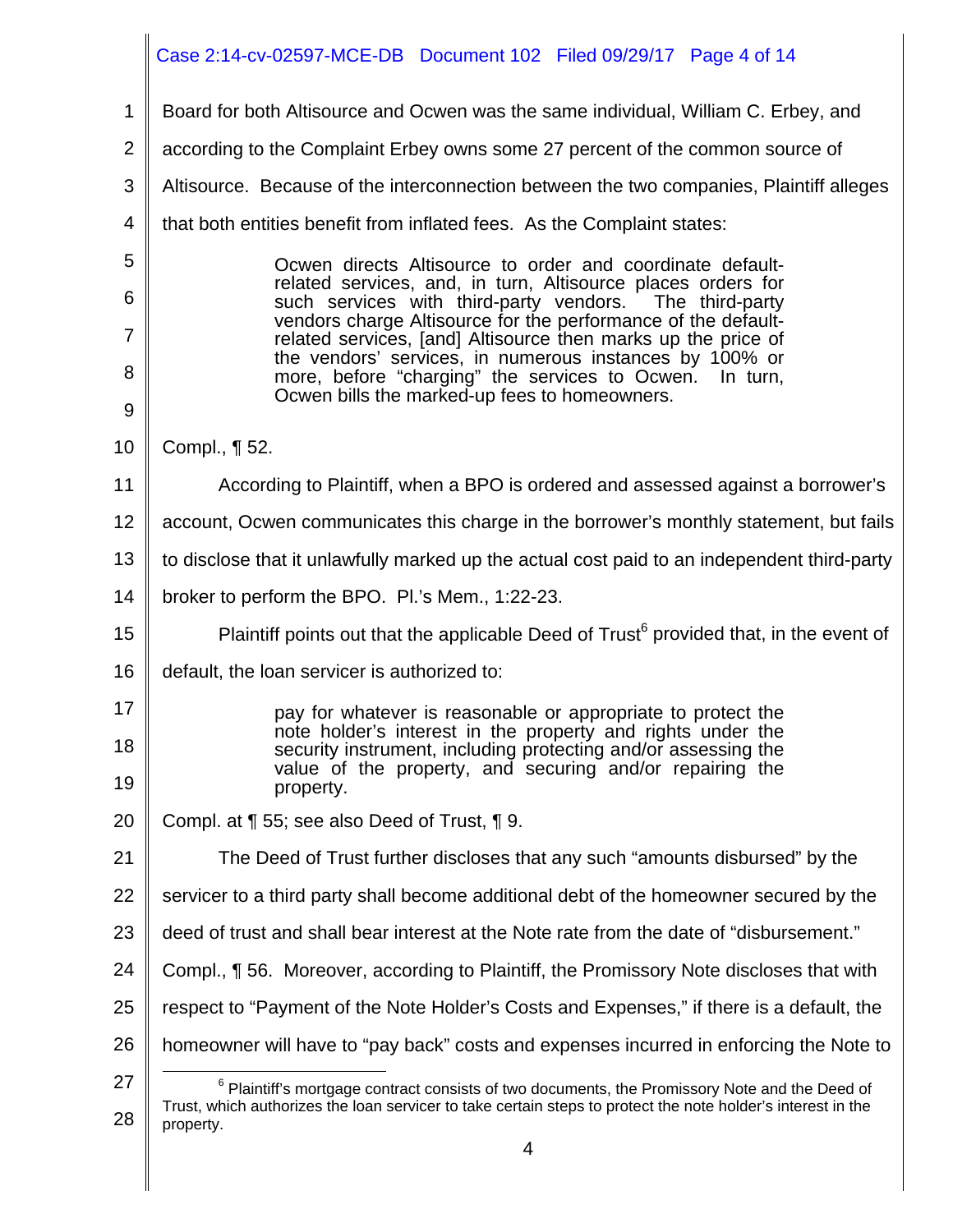#### Case 2:14-cv-02597-MCE-DB Document 102 Filed 09/29/17 Page 5 of 14

1 2 3 4 5 6 the extent not prohibited by applicable law. Plaintiff therefore asserts that the mortgage instruments provide that the servicer will "pay for default-related services when reasonably necessary, and will be reimbursed or 'paid back' by the homeowner for amounts 'disbursed.'" Compl., ¶ 58. Plaintiff maintains that nowhere it is disclosed to borrowers that Ocwen may engage, as it purportedly does, in self-dealing to mark up the actual cost of those services to make a profit. Id.

7 8 9 10 11 12 13 Based on the foregoing, Plaintiff initiated this class action alleging violations of 1) California's Unfair Competition Law, Cal. Bus. & Prof. Code § 17200, et seq.; 2) The Racketeer Influenced and Corrupt Organizations Act, 182 U.S.C. §§ 1962(c) and (d); and 3) the Rosenthal Fair Debt Collection Practices Act, Cal. Civ. Code § 1788, et seq.. Plaintiff also includes state law claims for unjust enrichment, fraud and breach of contract, and further seeks to bring his claims on behalf of both himself and others similarly situated by way of a class action under Rule 23.

14 15 16 17 18 19 20 21 22 23 24 The motion for class certification presently before the Court seeks certification of a nationwide class, consisting of all United States residents who have or had a loan serviced by Ocwen and who paid one or more BPOs or Hybrid Valuations charged by Owen between November 5, 2010 and the present. In addition, Plaintiff seeks certification of two California subclasses who have either paid or been assessed with such charges during the same time period. According to Plaintiff, each of the four requirements of Rule 23(a)---numerosity, commonality, typicality and adequacy of representation—are met. In addition, Plaintiff alleges that under a Rule 23(b)(3) analysis, common issues predominate over any individual questions, making class action treatment a superior method for adjudicating Plaintiff's claims. Finally, Plaintiff also seeks to have his attorneys appointed as class counsel.

25 ///

26 ///

- 27 ///
- 28 ///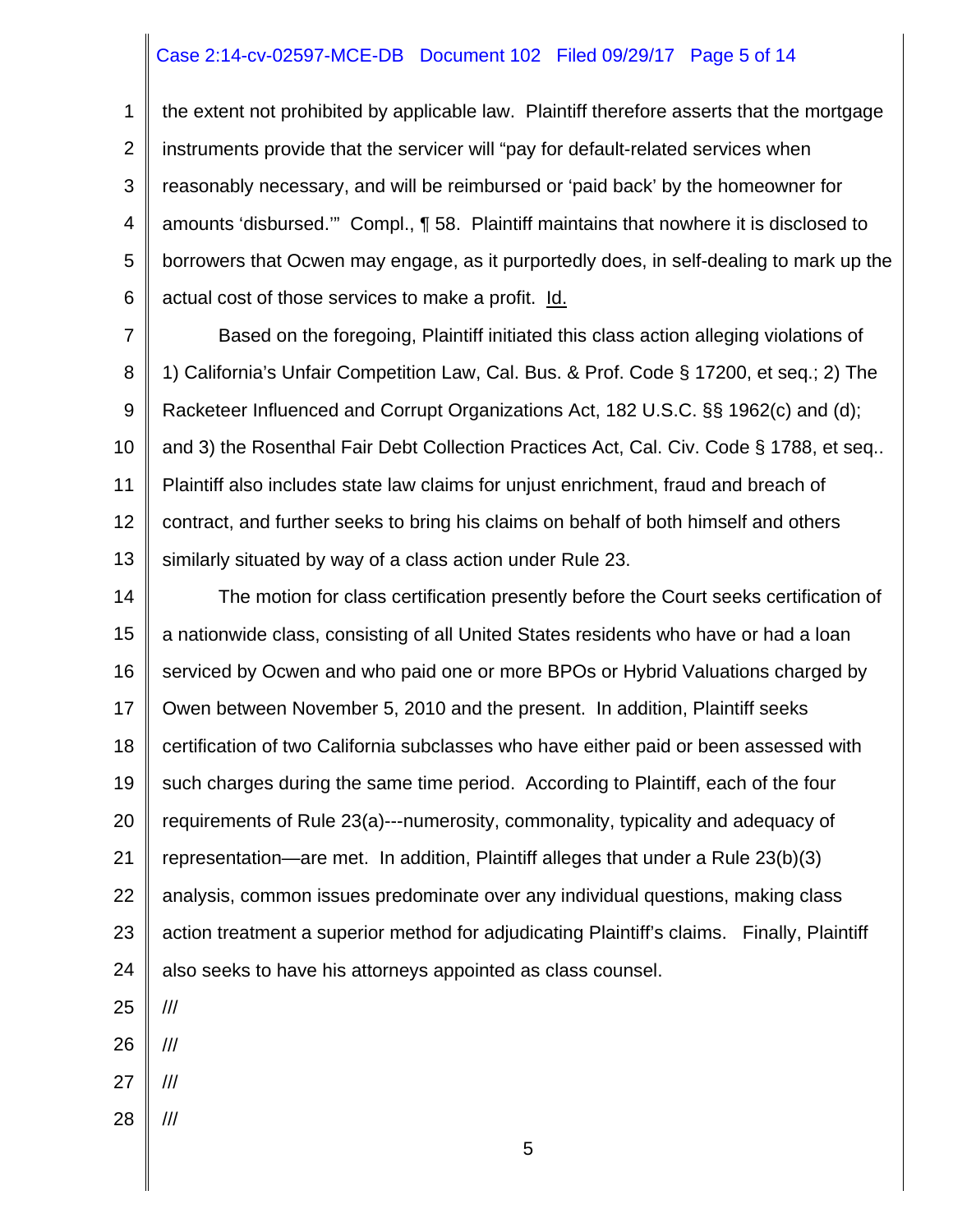1  $\sim$ 

# **STANDARD**

| $\angle$        |                                                                                               |
|-----------------|-----------------------------------------------------------------------------------------------|
| $\mathbf{3}$    | A court may certify a class if a plaintiff demonstrates that all of the prerequisites of      |
| $\overline{4}$  | Federal Rule of Civil Procedure 23(a) have been met, and that at least one of the             |
| 5               | requirements of Rule 23(b) have been met. See Fed. R. Civ. P. 23; see also                    |
| $6\phantom{1}6$ | Valentino v. Carter-Wallace, Inc., 97 F.3d 1227, 1234 (9th Cir. 1996). Before certifying a    |
| $\overline{7}$  | class, the trial court must conduct a "rigorous analysis" to determine whether the party      |
| 8               | seeking certification has met the prerequisites of Rule 23. Id. at 1233. While the trial      |
| 9               | court has broad discretion to certify a class, its discretion must be exercised within the    |
| 10              | framework of Rule 23. Zinser v. Accufix Research Inst., Inc., 253 F.3d 1180, 1186             |
| 11              | (9th Cir. 2001).                                                                              |
| 12              | Rule 23(a) provides four prerequisites that must be satisfied for class certification:        |
| 13              | (1) the class must be so numerous that joinder of all members is impracticable;               |
| 14              | (2) questions of law or fact exist that are common to the class; (3) the claims or defenses   |
| 15              | of the representative parties are typical of the claims or defenses of the class; and         |
| 16              | (4) the representative parties will fairly and adequately protect the interests of the class. |
| 17              | See Fed. R. Civ. P. 23(a). Rule 23(b) requires a plaintiff to establish one of the            |
| 18              | following: (1) that there is a risk of substantial prejudice from separate actions; (2) that  |
| 19              | declaratory or injunctive relief benefitting the class as a whole would be appropriate; or    |
| 20              | (3) that common questions of law or fact predominate and the class action is superior to      |
| 21              | other available methods of adjudication. See Fed. R. Civ. P. 23(b).                           |
| 22              |                                                                                               |
| 23              | <b>ANALYSIS</b>                                                                               |
| 24              |                                                                                               |
| 25              | The Proposed Class Satisfies All Four Requirements of Rule 23(a)<br>А.                        |
| 26              | <b>Numerosity</b><br>1.                                                                       |
| 27              | Rule 23(a)(1) requires that the class be so numerous that joinder of all members              |
| 28              | is impracticable. See Fed. R. Civ. P. $23(a)(1)$ . Moreover, "the class must be adequately    |
|                 | 6                                                                                             |
|                 |                                                                                               |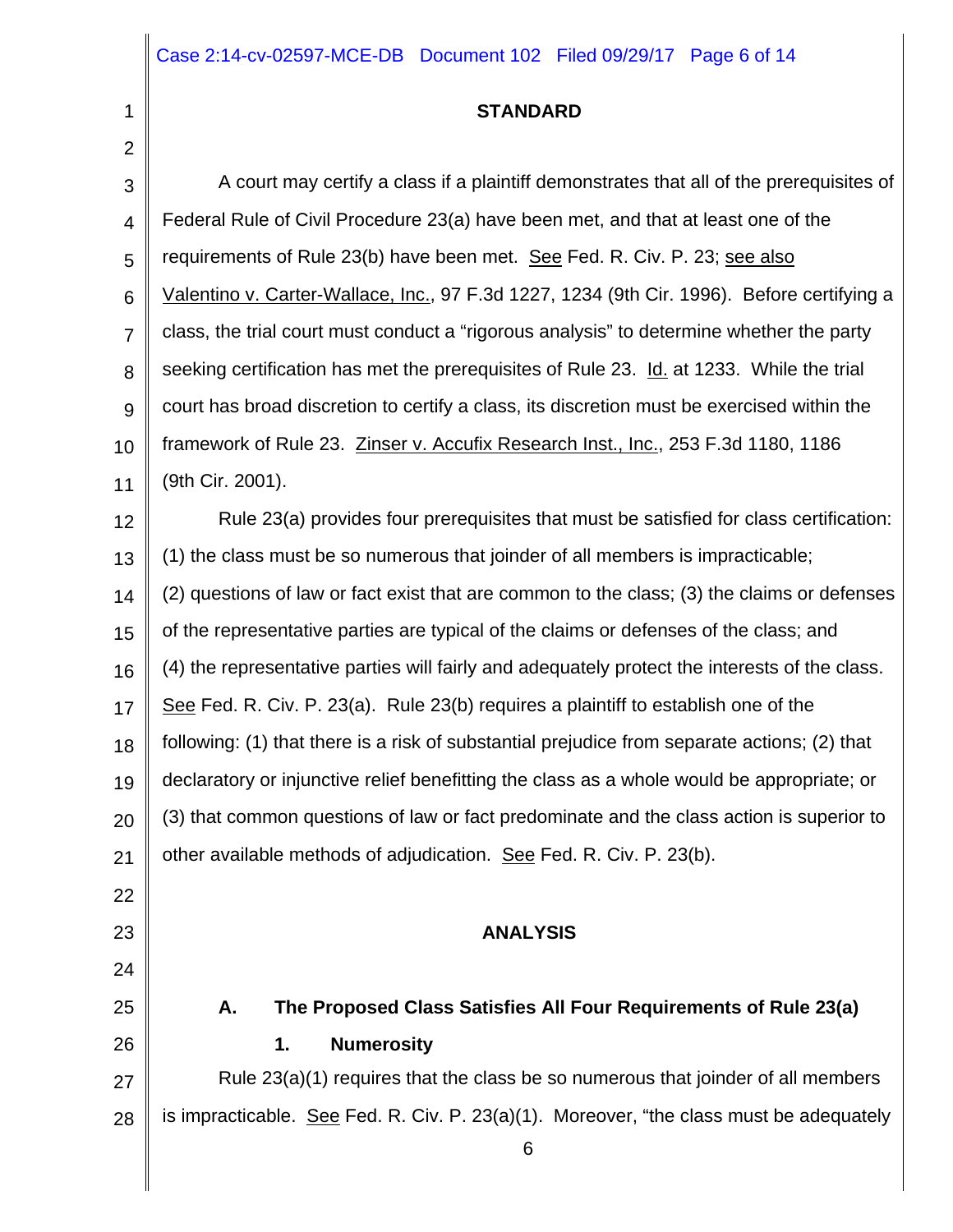#### Case 2:14-cv-02597-MCE-DB Document 102 Filed 09/29/17 Page 7 of 14

1 2 3 4 5 6 7 8 9 10 11 12 13 14 15 16 17 18 19 20 21 defined and clearly ascertainable . . . [b]ut the class need not be so ascertainable that every potential member be identified at the commencement of the action. As long as the general outlines of the membership of the class are determinable at the outset of the litigation, a class will be deemed to exist." Whitaker v. Bennett Law, PLLC, No. 13-cv-3145-L(NLS), 2014 WL 5454398 at \*4 (S.D. Cal. Oct. 27, 2014). "Courts have routinely found the numerosity requirement satisfied when the class comprises 40 or more class members." Collins v. Cargill Meat Solutions. Corp. 274 F.R.D. 294, 300 (E.D. Cal. 2011). Nonetheless "[t]he numerosity requirement contains no specific numerical threshold." Andrews Farms v. Calcot, Ltd., 258 F.R.D. 640, 651 (E.D. Cal. 2009), order clarified on reconsideration, 268 F.R.D. 380 (E.D. Cal. 2010). Rule 23(a)'s numerosity requirement "does not mean that joinder of all members is impossible, but rather means only that the court must find that the difficulty or inconvenience of joining all members of the class makes class litigation desirable." In re Itel Sec. Litig., 89 F.R.D. 104, 112 (N.D. Cal. 1981) (citing Harris v. Palm Springs Alpine Estates, Inc., 329 F.3d 909, 913-14 (9th Cir. 1964)). Courts have been inclined to certify classes of even relatively modest size. See, e.g.,Jordan v. Los Angeles County, 669 F.2d 1311, 1319 (9th Cir. 1982) (willing to find numerosity for classes with thirtynine, sixty-four, and seventy-one people, respectively), vacated on other grounds, 459 U.S. 810 (1982). Here, the numbers involved easily satisfy the numerosity requirement. In their responses to Plaintiff's discovery requests, for example, Ocwen identified a total of

22 23 1,940,778 BPOs charged to 871,189 loans, for a total of \$274,098,507, for which Ocwen was reimbursed \$132,730,904 by borrowers, during the limited time between

- 24 November 5, 2010 and November 5, 2015, alone. Pifko Decl., ¶13, Ex. 12 at pp. 165-
- 25 67. Plaintiff has thus established that numerous potential class members exist.
- 26

#### **2. Commonality**

27 28 Under Rule 23(a)(2), Plaintiff must demonstrate that there are "questions of law or fact common to the class." Fed. R. Civ. P. 23(a)(2). This requirement is construed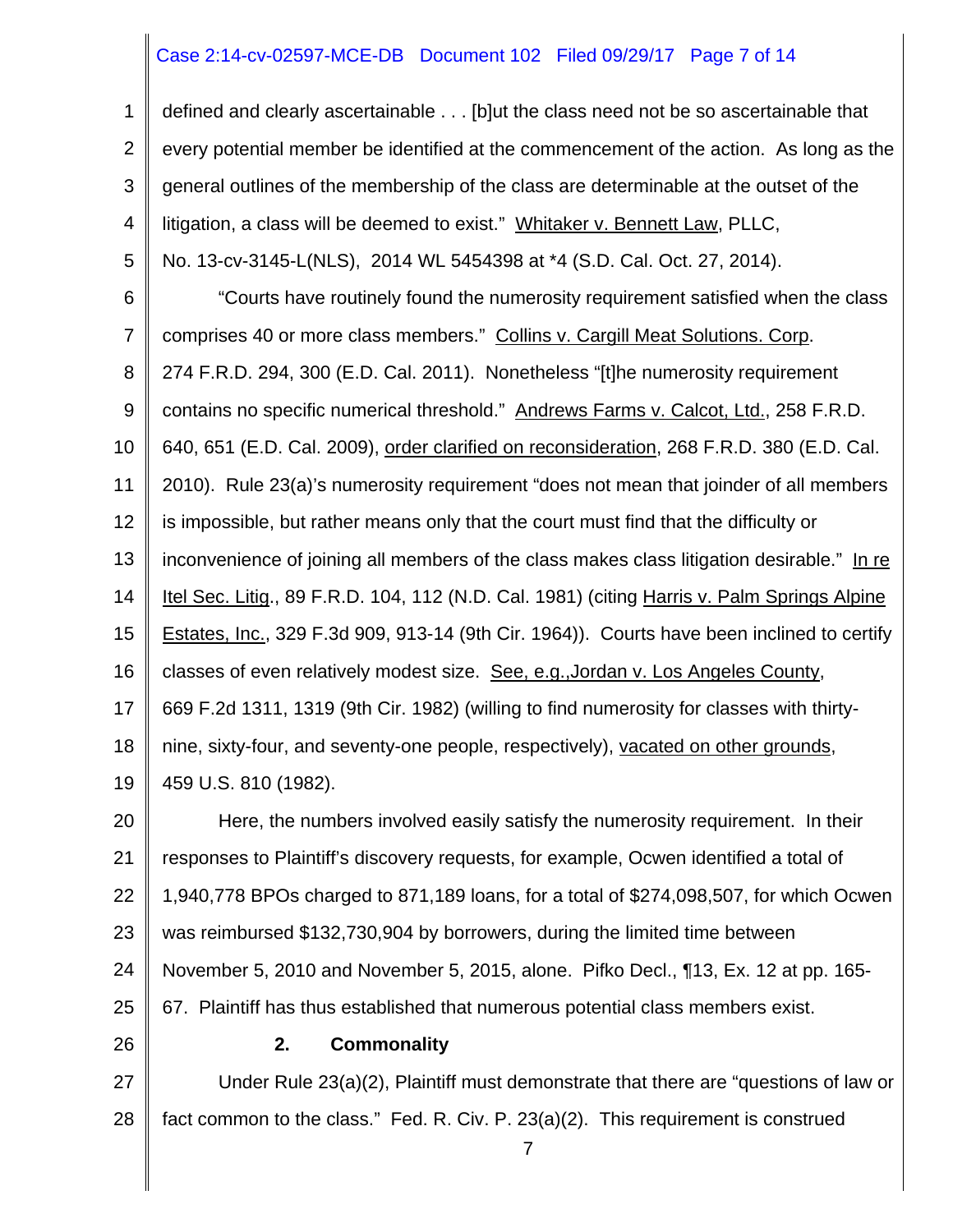#### Case 2:14-cv-02597-MCE-DB Document 102 Filed 09/29/17 Page 8 of 14

1 2 3 4 5 6 permissively and can be satisfied upon a finding of "shared legal issues with divergent factual predicates." Hanlon v.Chrysler Corp., 150 F.3d 1011, 1019 (9th Cir. 1998). As the Supreme Court has clarified: "What matters to class certification . . . is not the raising of common 'questions' - - - even in droves - - - but, rather, the capacity of a classwide proceeding to generate common answers apt to drive the resolution of the litigation." Wal-Mart Stores, Inc. v. Dukes, 131 S. Ct. 2541, 2551 (2011).

7 8 9 10 11 12 13 14 15 16 17 18 19 The classwide claims alleged here depend on whether or not the BPOs and Hybrid Valuations charged to Plaintiff and members of the purported class were unlawful. Because Plaintiff challenges Ocwen's practices on a classwide basis, based on what are alleged to be uniform practices, a finding for Plaintiff under any theory is common to the entire class. Resolution therefore does not depend on the unique facts of any particular homeowner, since Plaintiff contends that the propriety of Ocwen's charges do not depend on either the loan status, the loan amount or the individual conduct of any particular homeowner. If the disputed charges are determined unlawful, "the class members 'have suffered the same injury.'" Id. at 2551 (quoting Gen. Tel. Co. v. Southwest v. Falcon, 457 U.S. 147, 157 (1982). The commonality requirement is thus satisfied. See In re First Alliance Mortgage Co., 471 F.3d 977, 991 (9th Cir. 2006) (affirming certification of claims that lender employed a scheme to mislead homeowners through standardized procedures).

20 21 22 23 24 25 26 27 28 In determining that common issues predominate with respect to Plaintiff's allegations, the Court is unpersuaded by Ocwen's claim that the facts here turn on borrower-specific factual circumstances. The fact, for example, that the contractual terms may vary slightly in various instances is not dispositive and does not render each individual claim separate and independent. Ocwen has not shown that any such variations made any material difference. In addition, the fact that some borrowers may not have paid a valuation fee at all does not detract from the force of Plaintiff's classrelated allegations. Nor does the fact that some class members may have gone into bankruptcy preclude the claims from proceeding on a class basis. If the bankruptcy of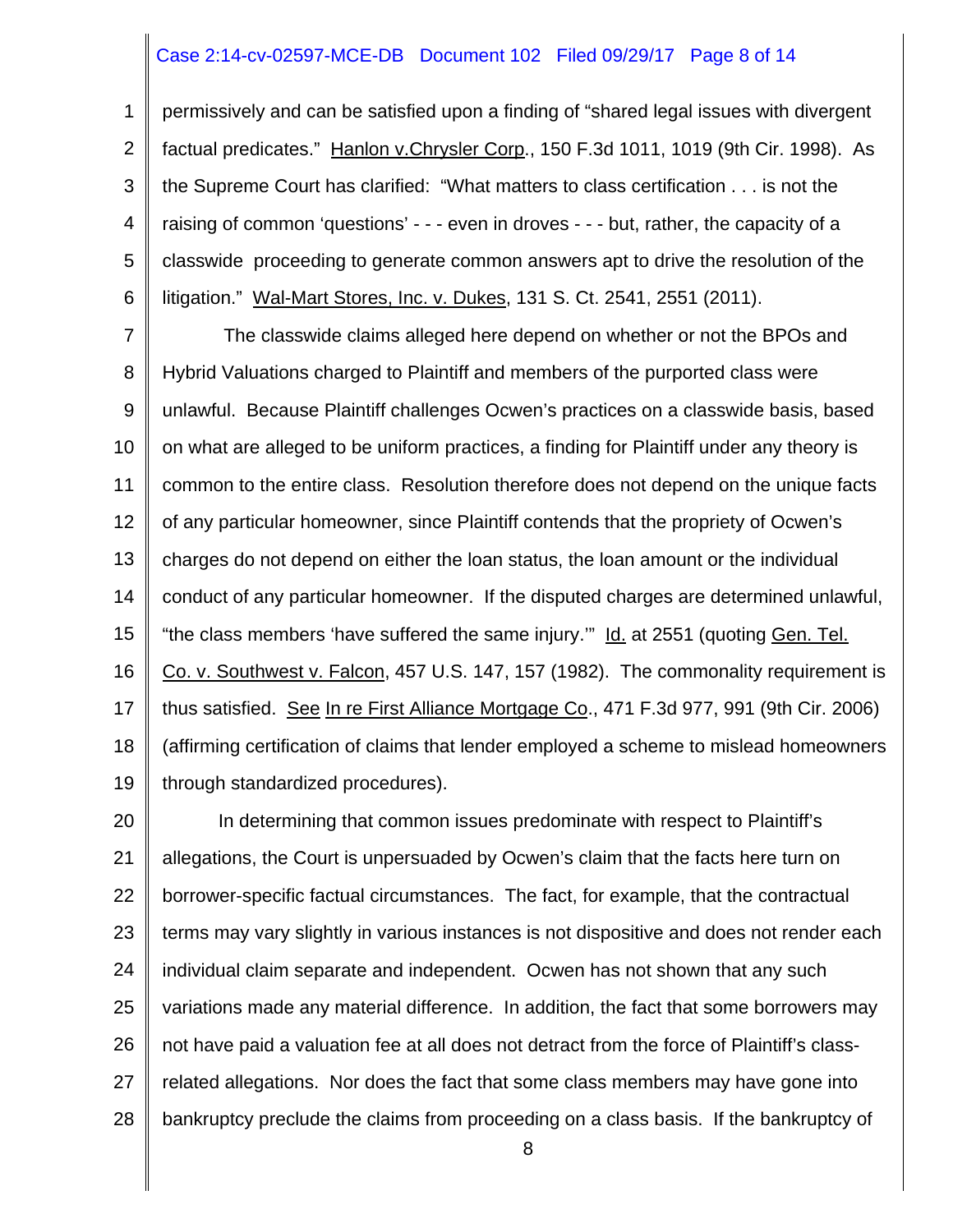#### Case 2:14-cv-02597-MCE-DB Document 102 Filed 09/29/17 Page 9 of 14

1 2 some prospective class members precluded class action treatment altogether, it would be all but impossible to certify most any class.

3

#### **3. Typicality**

4 5 6 7 8 9 10 11 12 13 14 15 Rule 23(a)(3) requires that "the claims and defenses of the representative parties are typical of the claims or defenses of the class." Fed. R. Civ. P. 23(a)(3). The test for whether typicality is present is "whether other members have the same or similar injury, whether the action is based on conduct which is not unique to the named plaintiffs, and whether other class members have been injured by the same course of conduct." Hanon v. Dataproducts Corp., 976 F.2d 497, 508 (9th Cir. 1992). The inquiry is "permissive" and requires only that the representative's claims are "reasonably coextensive with those of the absent class members; they need not be substantially identical." Hanlon v. Chrysler Corp., 150 F.3d 1011, 1020 (9th Cir. 1998). In other words, the action must be based on conduct not unique to Plaintiff but conduct which has injured other class members. Ellis v. Costco Wholesale Corp., 657 F.3d 970, 984 (9th Cir. 2011)

16 17 18 19 Here, because Plaintiff and class members alike were allegedly overcharged by BPOs and Hybrid Valuations, it would appear that Plaintiff's claims and injuries are typical of those suffered by the purported classes. Resolution of that question therefore also weighs in favor of class treatment.

20

#### **4. Adequacy**

21 22 23 24 25 26 27 28 "The final hurdle interposed by Rule 23(a) is that 'the representative parties will fairly and adequately protect the interests of the class." Hanlon, 150 F.3d at 1020 (quoting Fed. R. Civ. P. 23(a)(4)). "To satisfy constitutional due process concerns, absent class members must be afforded adequate representation before entry of a judgment which binds them." Id. (citing Hansberry v. Lee, 311 U.S. 32, 42-43 (1940)). "Resolution of two questions determines legal adequacy: (1) do the named plaintiffs and their counsel have any conflicts of interest with other class members and (2) will the ///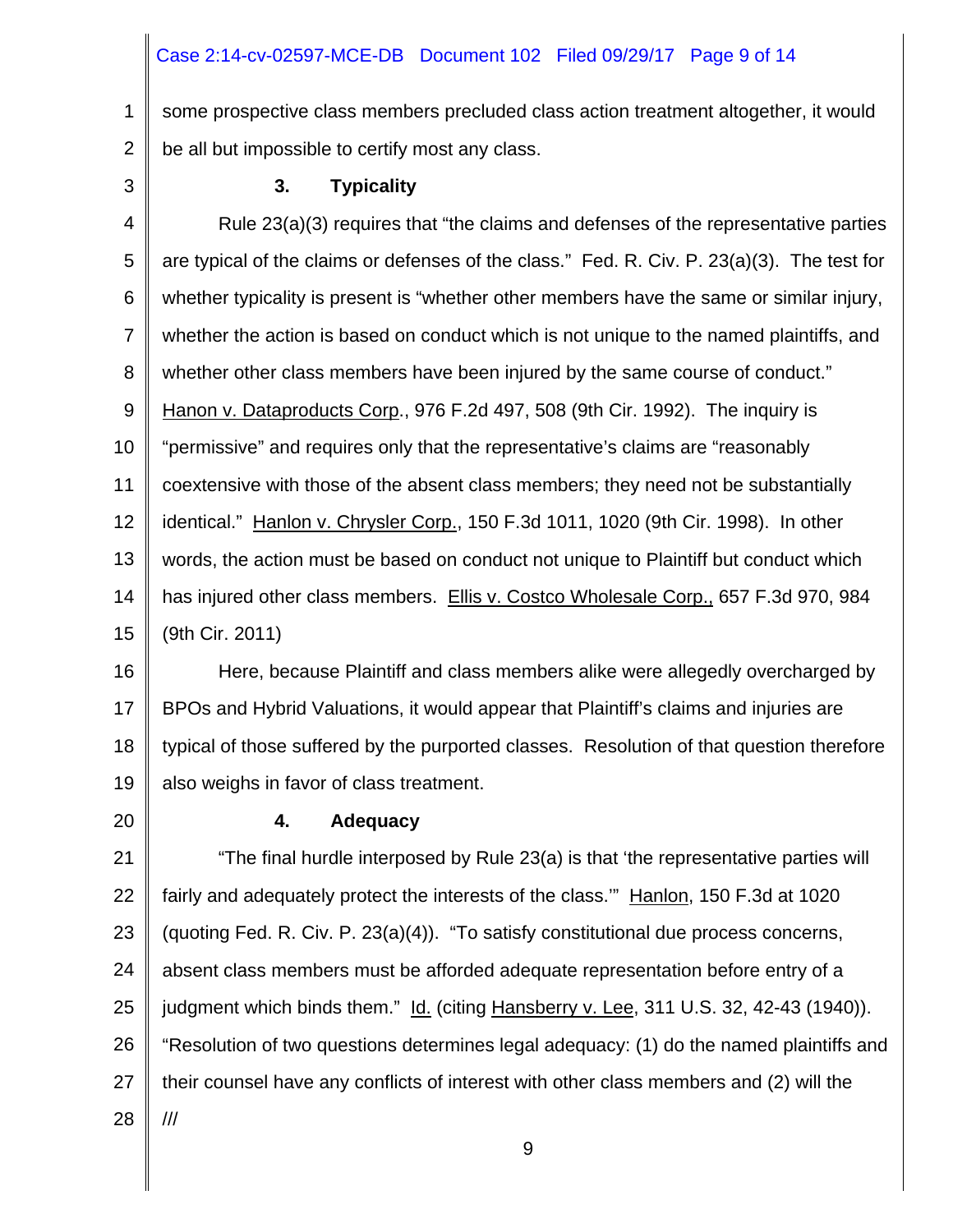# Case 2:14-cv-02597-MCE-DB Document 102 Filed 09/29/17 Page 10 of 14

1 2 named plaintiffs and their counsel prosecute the action vigorously on behalf of the class?" Hanlon, 150 F.3d at 1020.

3 4 5 6 7 8 9 10 Plaintiff here is a homeowner who alleges he was subjected by Ocwen to unlawful BPO and Hybrid Valuations under circumstances both identical and co-extensive to those inuring to the class as a whole. According to Plaintiff, he seeks the same categories of damages and there is no conflict of interest.<sup>7</sup> Significantly, too, Plaintiff states he is ready, willing and able to accept his role as class representative and will dutifully represent the interests of the class. Pifko Decl., ¶ 17, Ex. 16 at pp. 186-197. Under these circumstances the Court finds Plaintiff to be an adequate class representative.

11 12 13 14 15 16 17 18 As for counsel, Rule 23(g) lists four factors for consideration: (1) the work counsel has done in identifying or investigating potential claims in the action; (2) counsel's experience in handling class actions or other complex litigation and the type of claims in the litigation; (3) counsel's knowledge of the applicable law; and (4) the resources that counsel will commit to representing the class. Fed. R. Civ. P. 23(g). Plaintiff's counsel here represent that they "are experienced attorneys with a history of complex litigation and a strong class action rack record of successfully representing similar categories." Pl.'s Mem., 14:5-16,

19 20 21 The Court has no reason to doubt these representations, and even Ocwen does not challenge the adequacy of Plaintiff's counsel. Thus this prerequisite is satisfied on counsel's part as well.

22

# **C. The Putative Class Satisfied Both Requirements of Rule 23(b)(3)**

23 24 25 In addition to the requirements of Rule 23(a), a plaintiff must also satisfy one of the requirements of Rule 23(b). Hanlon, 150 F.3d at 1022. Plaintiff seeks to certify under subdivision (b)(3), which requires "that the questions of law or fact common to

26

27 28 7  $7$  While Ocwen appears to argue that the particular circumstances that led Plaintiff to becoming in default (he allegedly failed to pay his property taxes when they became due because it was inconvenient to do so) should preclude him from being an adequate representative for individuals that paid for improperly levied services after they defaulted, in the Court's view the circumstances leading to the default are irrelevant with the salient issue being the propriety of fees charged or assessed thereafter.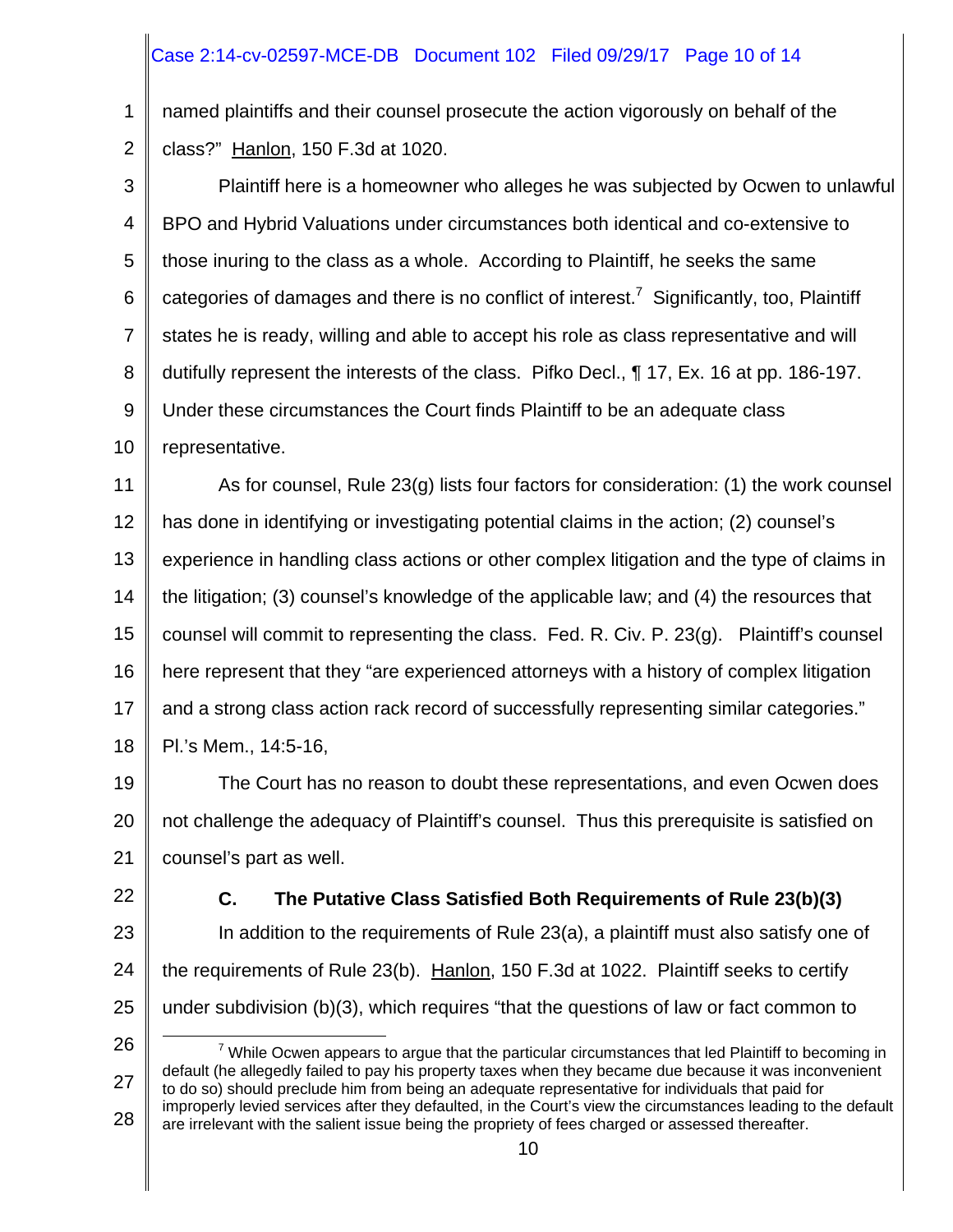|                | Case 2:14-cv-02597-MCE-DB  Document 102  Filed 09/29/17  Page 11  of 14                                                     |
|----------------|-----------------------------------------------------------------------------------------------------------------------------|
| 1              | class members predominate over any questions affecting only individual members, and                                         |
| 2              | that a class action is superior to other available methods for fairly and efficiently                                       |
| 3              | adjudicating the controversy." Fed. R. Civ. P. 23(b)(3). Both of those issues-                                              |
| 4              | predominance and superiority—will be addressed in turn.                                                                     |
| 5              | <b>Predominance of Common Questions</b><br>1.                                                                               |
| 6              | "The predominance inquiry focuses on the relationship between the common and                                                |
| $\overline{7}$ | individual issues and tests whether proposed classes are sufficiently cohesive to warrant                                   |
| 8              | adjudication by representation." Vinole v. Countrywide Home Loans, Inc., 571 F.3d 935,                                      |
| 9              | 944 (9th Cir. 2009). "This calls upon courts to give careful scrutiny to the relation                                       |
| 10             | between common and individual questions in a case." Tyson Foods, Inc. v.                                                    |
| 11             | Bouaphakeo, 136 S. Ct. 1036, 1045. As the Supreme Court states:                                                             |
| 12             | An individual question is one where members of a proposed                                                                   |
| 13             | class will need to present evidence that varies from member<br>to member, while a common question is one where the same     |
| 14             | evidence will suffice for each member to make a prima facie<br>showing [or] the issue is susceptible to generalized, class- |
| 15             | wide proof. The predominance inquiry asks whether the<br>common, aggregation-enabling, issues in the case are more          |
| 16             | prevalent or important than the non-common, aggregation-<br>defeating, individual issues.                                   |
| 17             | Id. (citations and quotations omitted).                                                                                     |
| 18             | If indeed the BPO and Hybrid Valuation charges are determined to be unlawful                                                |
| 19             | through any of the theories espoused by Plaintiff, the same rationale as to the                                             |
| 20             | unlawfulness will apply to each potential class member. Because this outcome is best                                        |
| 21             | amenable to determination on a classwide basis without any particular individual inquiry,                                   |
| 22             | the Court finds that common questions predominate.                                                                          |
| 23             | In order to establish predominance under Rule 23(b)(3), Plaintiff must also show                                            |
| 24             | that "damages are capable of measurement on a classwide basis." Comcast Corp. v.                                            |
| 25             | Behrend, 133 S. Ct. 1426, 1433 (2013). Ocwen claims that Plaintiff has failed to offer                                      |
| 26             | any expert testimony as to the appropriate measure of damages should the class be                                           |
| 27             | certified. Comcast does not stand for the proposition, however, that Plaintiff must                                         |
| 28             | calculate damages for all class members. Instead, "so long as the damages can be                                            |
|                | 11                                                                                                                          |
|                |                                                                                                                             |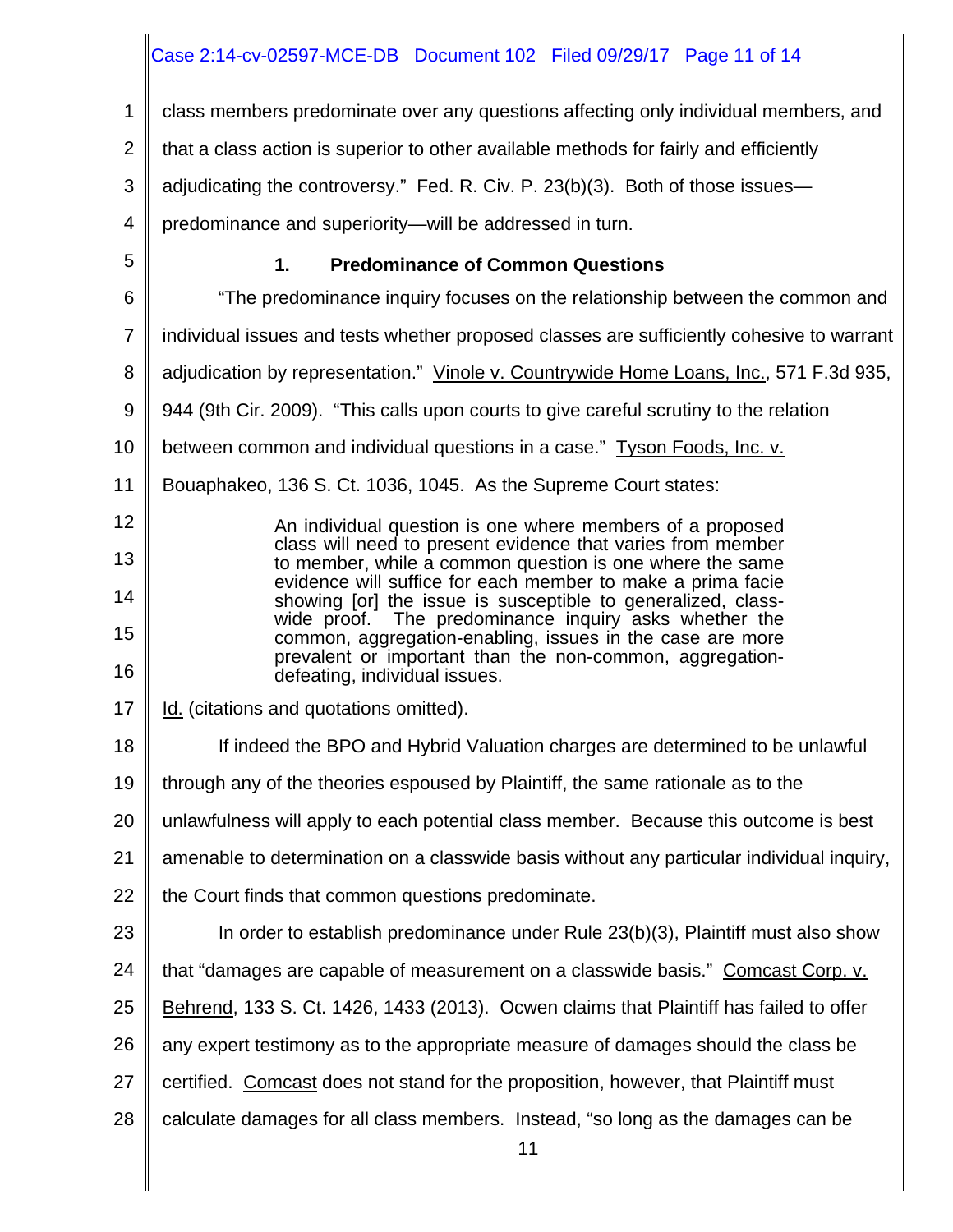# Case 2:14-cv-02597-MCE-DB Document 102 Filed 09/29/17 Page 12 of 14

1 2 3 4 5 6 determined and attributed to a plaintiff's theory of liability, damage calculations for individual class members do not defeat certification." Lindell v. Synthes USA, Case No. 1:11-cv-02053-lJO-BAM, 2014 WL 841738 at \*14 (E.D. Cal. Mar. 4, 2014); see also Johns v. Bayer Corp., 280 F.R.D. 551, 555 (S.D. Cal. 2012) ("The amount of damages is invariably an individual question and does not defeat class action treatment."); Yokoyama v. Midland Nat'l Life Ins. Co., 594 F.3d 1087, 1089 (9th Cir. 2010).

7 8 9 10 11 12 13 14 15 16 17 18 At the class certification, stage, as Plaintiff points out, he need only propose a valid method for calculating classwide damages such that a trier of fact could accurately calculate damages. Leyva v. Medline Industries, Inc., 716 F.3d 510, 514 (9th Cir. 2013). Here, Plaintiff's method of calculating damages would appear straightforward. He proposes to simply calculate the amounts improperly charged for improperly-levied default-related services (like BPO's and Hybrid Valuations) so that the amounts wrongfully imposed can be refunded. That is sufficient for purposes of class certification. Plaintiff's damages model need neither be perfect nor "precisely correct." See Vaccarino v. Midland Nat'l Life Ins. Co., Case No. 2:11-cv-05858-CAS(MANx), 2014 WL 572365 at \*10-13 (C.D. Cal. Feb. 3, 2014) ("Comcast requires that courts determine whether damages are susceptible of classwide measurement, not whether that measurement is precisely correct.").

19

# **1. Superiority of Class Action**

20 21 22 23 24 25 26 27 Plaintiff must also establish that the proposed class action is the superior method for resolving the dispute as compared to available alternatives. "A class action is the superior method for managing litigation if no realistic alternative exists." Valentino v. Carter-Wallace, Inc., 97 F.3d 1227, 1234-46 (9th Cir. 1996). The Ninth Circuit has recognized that a class action is a plaintiff's only realistic method of recovery if there are multiple claims against the same defendant for relatively small sums. Local Joint Exec. Bd.of Culinary/Bartender Trust Fund v. Las Vegas Sands, Inc., 244 F.3d 1152, 1163 (9th Cir. 2001).

28

///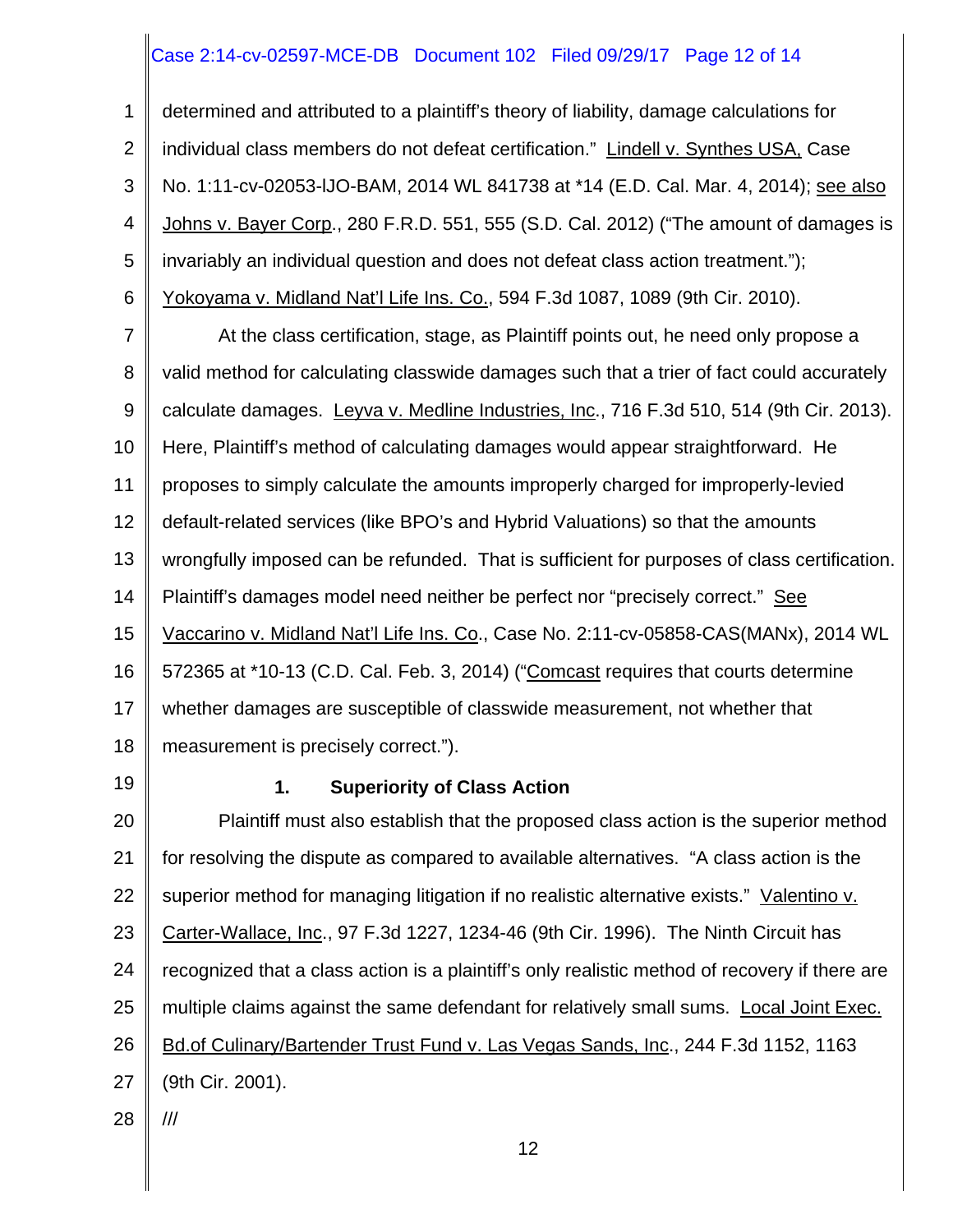# Case 2:14-cv-02597-MCE-DB Document 102 Filed 09/29/17 Page 13 of 14

| 1              | As Plaintiff indicates, relative to the cost of litigation each proposed member's                                  |
|----------------|--------------------------------------------------------------------------------------------------------------------|
| $\overline{2}$ | individual claim is relatively small. Pifko Decl., 1 3, Ex. 2 at p. 66; 1 7, Ex. 6 at p. 123.                      |
| 3              | This makes adjudication by a class action superior and weighs in favor of certifying a                             |
| 4              | class. See Zinser v. Accfix Research Inst., Inc., 253 F.3d 1180, 1190 (9th Cir. 2001);                             |
| 5              | Allen v. Hyland's Inc., 300 F.R.D. 643, 671 (C.D. Cal. 2014).                                                      |
| 6              | <b>Availability of Injunctive Relief</b><br>2.                                                                     |
| $\overline{7}$ | While Plaintiff's claim on behalf of California subclass against which fees have                                   |
| 8              | improperly been assessed seeks injunctive relief to reverse such assessments, and                                  |
| 9              | while Ocwen argues that such relief is unavailable, an injunctive relief class can in fact                         |
| 10             | be certified under Rule 23(b)(2) where "the party opposing the class has acted or                                  |
| 11             | refused to act on grounds that apply generally to the class, so that final injunctive relief                       |
| 12             | or corresponding declaratory relief is appropriate respecting the class as a whole." Fed.                          |
| 13             | R. Civ. P. 23(b)(2); see also Walmart, 131 S. Ct. at 2557 (holding that certification under                        |
| 14             | rule 23(b)(2) is appropriate "when a single injunction or declaratory judgment would                               |
| 15             | provide relief to each member of the class").                                                                      |
| 16             |                                                                                                                    |
| 17             | <b>CONCLUSION</b>                                                                                                  |
| 18             |                                                                                                                    |
| 19             | Having determined as set forth above that the proposed classes should be                                           |
| 20             | certified under Rules 23(a) and 23(b)(3), Plaintiff's Motion for Class Certification (ECF                          |
| 21             | No. 77) is GRANTED. Consequently, the Court hereby certifies the following class:                                  |
| 22             | <b>Nationwide Class:</b>                                                                                           |
| 23             | All residents of the United States of America who have or had                                                      |
| 24             | a loan serviced by Ocwen Financial Corporation or Ocwen<br>Loan Servicing, LLC and who paid for one or more Broker |
| 25             | Price Opinions or Hybrid Valuations charged by Ocwen<br>Financial Corporation or Ocwen Loan Servicing, LLC through |
| 26             | Altisource, from November 5, 2010 through the present.                                                             |
| 27             | Under Federal Rules of Civil Procedure 23(a) and 23(b)(3), the Court additionally                                  |
| 28             | certifies the following sub-class:                                                                                 |
|                | 13                                                                                                                 |